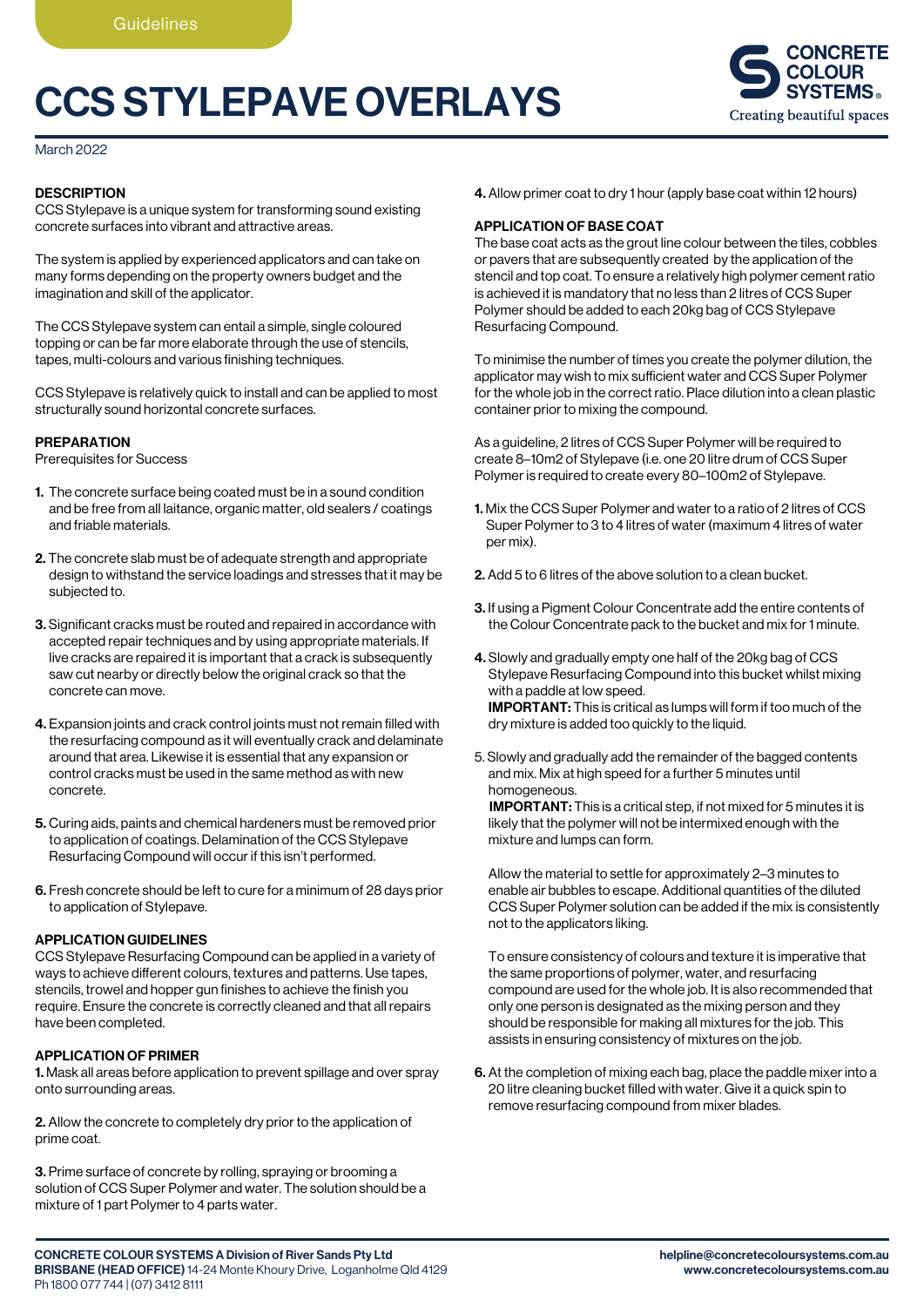# CCS STYLEPAVE OVERLAYS



## March 2022

- 7. Pour the CCS Stylepave Resurfacing Compound directly from the bucket on to the surface, trowelling into corners and wall edges. Use a long handled rubber squeegee or roller to spread the CCS Stylepave Resurfacing Compound over concrete in an even manner. Approximate coverage for the base coat should be 15m2 per bag mixture. If necessary, trowel out high\ points.
- 8. Allow the base coat to dry (approximately 1–2 hours with ambient temperatures at 20ºC).
- 9. Unwanted trowel and squeegee marks can be removed by rubbing with a carborundum block or a light grind.

10. Sweep clean ready for application of stencils or tapes.

## HOT WEATHER TIP

It is very important to keep the CCS Stylepave Resurfacing Compound and CCS Super Polymer out of direct sun on hot days. If these products are allowed to become warm the applicator will find that his effective pot life will decrease while it becomes more likely for the CCS Stylepave Resurfacing Compound to become lumpy. If hot conditions do exist on the job it may be worth considering wrapping the Polymer in an ice blanket and using ice water in mixes.

## COLD WEATHER TIP

Do not apply CCS Stylepave Resurfacing Compound when ambient and concrete temperature is less than 10ºC.

#### APPLICATION OF STENCIL

The stencils or tape can be applied to the base coat once it is dry.

If header courses are being used, then these should be applied to the base coat prior to applying the main stencil design.

As a general rule, cut a few bricks from the header course and place at the top and bottom edges of the driveway. Align these so that the short end of the brick is parallel with the outside of the driveway.

Once positioned and glued with Blu Tac, run a chalk line from the cut-offs at the bottom of the driveway to those at the top. Starting from the middle of the driveway, roll out and position the header course so it is in line with the chalk line.

As with all stencils, it is extremely important that header courses are not stretched, as this will cause misalignment in the final design.

If stencils are being used for the body of the driveway, unroll the chosen stencil design so that it stretches from one side of the driveway to the other and slightly overlaps over the side.

Allow it to first rest at the centre of the driveway and then work outwards until it is all on the driveway. Cut the stencil with scissors and secure with Blu Tac.

Position the next row of stencil so that the edges of the top stencil are immediately above the stencil below it and ensure that all patterns are aligned correctly. Use Blu Tac at regular intervals to ensure the stencil adheres to the slab.

# APPLICATION OF TOP COAT

Mix the CCS Super Polymer and the CCS Stylepave\ Resurfacing Compound in the same proportion as the base coat. Adjust the consistency to suit the texture required. For example if you desire a sandier, non-slip texture then you could reduce the quantity of water by approximately 0.5 litres. You can also alter the aperture of the gun to produce a more or less textured surface finish.

You can also control texture by the amount of depression you place on the hopper gun trigger. All of these techniques should be practised off-site prior to commencing the job.

The topcoat becomes the colour of the paver tile or cobble. To achieve a long lasting abrasive resistant surface, it is important that a total build of 2mm is achieved over the existing slab.

Under ideal circumstances the topcoat should be applied in one coating, (one 20kg bag per 8–10m2). However such a coating may tend to seep under the stencil. If seepage is a problem, the topcoat should be applied in two applications.

#### **SPRAYING**

- 1. Fill the spray hopper to approximately 50% of its capacity. As a suggestion, if lumps are contained in the resurfacing compound from insufficient mixing, it can be solved by pouring mixture through a sieve into the hopper.
- 2. Spray on the texture finish using a pressure of 30–40PSI. Favoured air pressures are normally around 35PSI.
- 3. Large size splatters will form when a low pressure is used while a higher pressure will create a clinker like effect. To achieve a good level of durability it is important not to use a profile that is too fine (quick hydration of the particles will prevent adequate bonding).
- 4. Hold the gun at a 90 degree angle to the surface, at a distance of approximately 60cm from the surface for waist height.
- 5. Rotate the spray gun in a circular motion of about 30cm while spraying the material onto the surface. Avoid holding the spray gun in one position while spraying, as shiny patches will occur that may not be to the customers liking.
- 6. To ensure consistency in texture, it is important that you always start from one side of the job and spray across to the other side. When you get to the other side of the job you should walk back to the starting side and commence spraying immediately next to where you have already sprayed. Avoid spraying in a Z pattern as this will result in noticeable uneven textures.